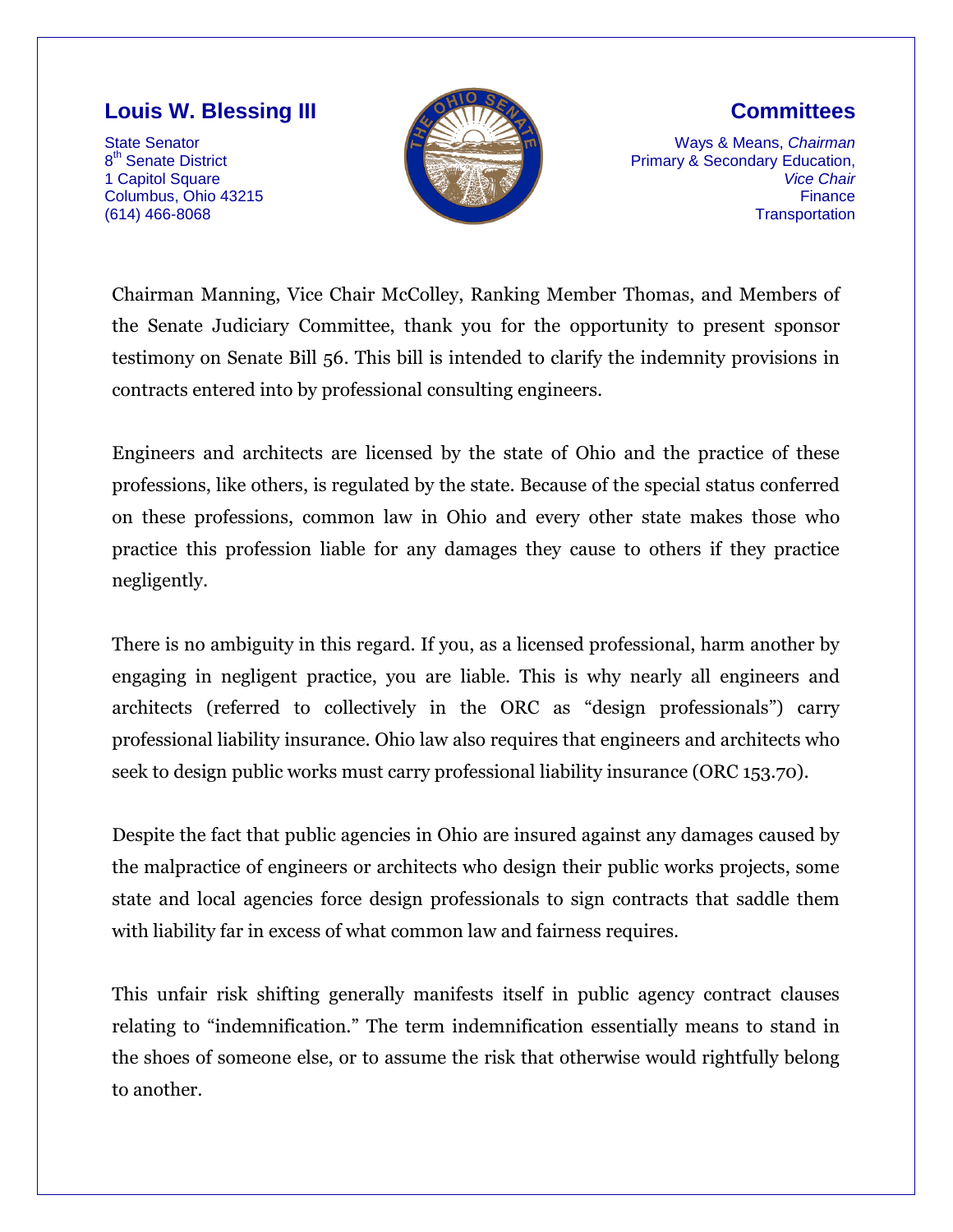Typically, these unfair indemnification clauses require the design professional to indemnify and defend the public agency, "against any and all claims connected with the performance of services under this agreement..."

The problem with such a "broad-form" indemnification requirement is that it effectively makes the engineer or architect liable for the cost of <u>any</u> claim related to a project he or she designed, regardless of whether he or she was to blame for the problem that led to the claim.

If the design professional has accepted such an indemnification requirement, he or she is faced with the bizarre scenario of having to retain an attorney to mount a defense on the agency's behalf, even before it has been established that he or she has any legal liability for the claim.

To make matters worse, professional liability insurance only covers claims caused by the negligent conduct (malpractice) on the part of the engineer or architect. The unfortunate result of agreeing to such an indemnification clause is that the engineer or architect is financially exposed personally for the cost of claims that were not of his or her making.

The fundamental purpose of this bill is fairness. Right now, design professionals are being asked to defend public entities against third party claims before there is a determination that the design professional has committed error. The costs of such defense can be staggering and are beyond the control of the design professional. Just like the presumption of innocence, a design professional should not be presumed responsible for a cost without determination of wrongdoing.

Moreover, this bill is entirely necessary in order to prevent the use of overbroad indemnity clauses to end-run our hard won tort reform statutes that created a statute of repose. Under today's law, an engineer or architect is not liable in tort for negligence for more than ten years after completion of the public improvement. We made this decision- and it has been upheld by the Ohio Supreme Court- to make clear that injuries occurring later than that are due to defective maintenance, not defective design.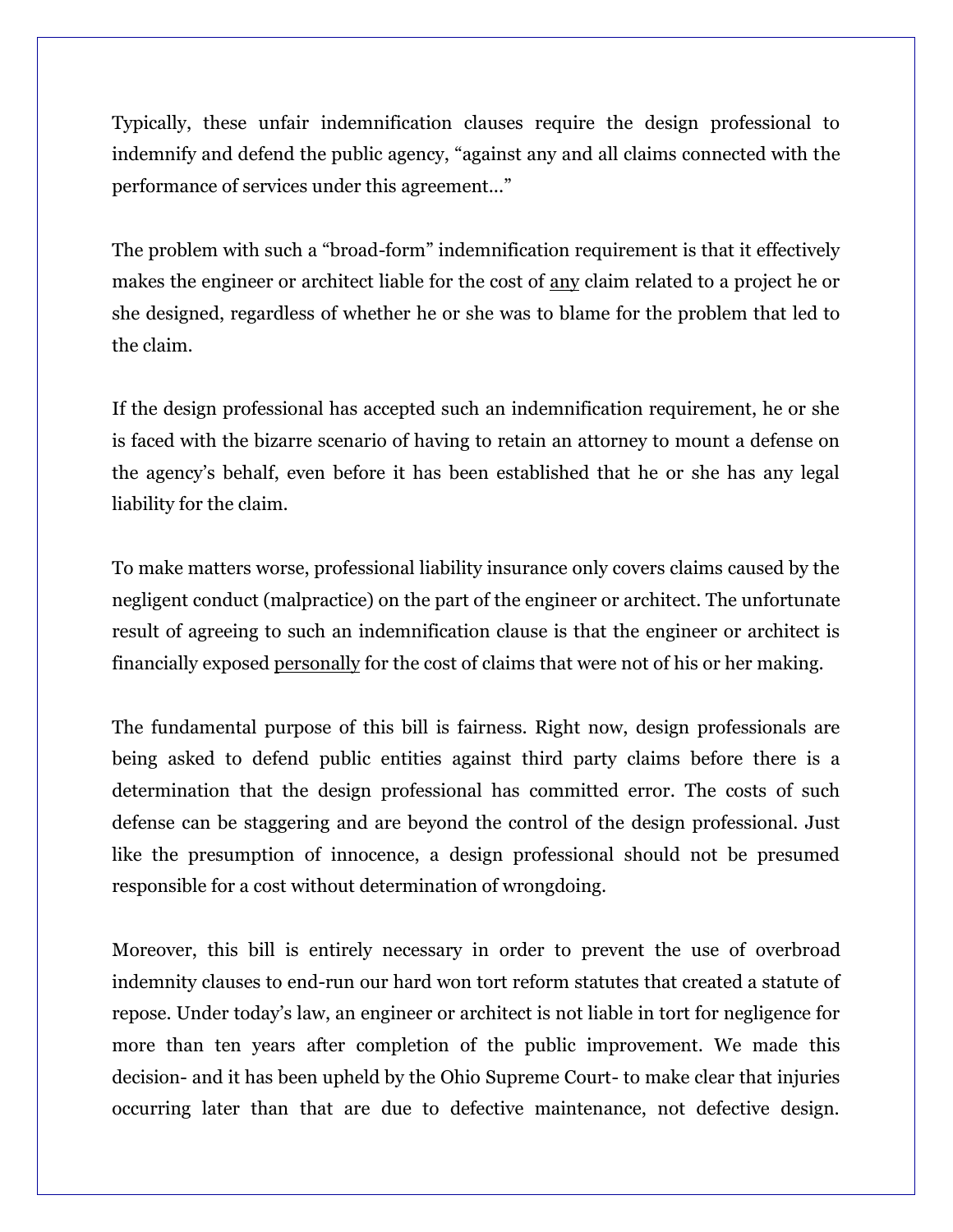However, when local governments use overbroad indemnity clauses, they resurrect the architect-engineer's liability beyond the ten year statute of repose as a matter of contract law, thus frustrating the public policy of our state.

To date, eleven states have enacted statutes that permit public agencies to include language in their contracts that requires design professionals to indemnify the agency for damages attributable to the negligence, reckless or intentional wrongful conduct by the design professional. These same states specifically prohibit agencies from requiring that design professionals indemnify public agencies for claims that are not attributable to negligent reckless or intentional wrongful conduct on the part of the design professional. This is what SB 56 is intended to do in the ORC.

I would like to note that the bill before you today is slightly different from HB 159 that I sponsored last year. HB 159, which was approved by the House last December by a vote of 80-3, contained several changes that the American Council of Engineering Companies Ohio (ACEC Ohio – the bill's primary proponent) negotiated with the Ohio Department of Transportation (ODOT), the Ohio Facilities Construction Commission (OFCC), the Ohio Turnpike & Infrastructure Commission (OTIC), and the Ohio Municipal League (OML). The agreed to changes addressed four primary concerns of these public sector organizations: 1) language was added to clarify that the bill does not preclude a public authority from suing a designer for breach of contract; 2) language was added to include indemnity for damages or loss relating to infringement of intellectual property; 3) language was added to include reasonable attorney's fees, costs and expenses as part of any "liabilities" arising under an indemnity obligation to the public authority or indemnified party; and 4) other language changes designed to make the intent of the bill clearer. With these changes, ODOT, OFCC, OTIC, and the OML removed their concerns with this legislation.

In summary, design professionals are required by common law to bear responsibility for damages caused by their own professional negligence. They carry professional liability insurance that will pay injured parties for precisely such damages. Moreover, in Ohio,